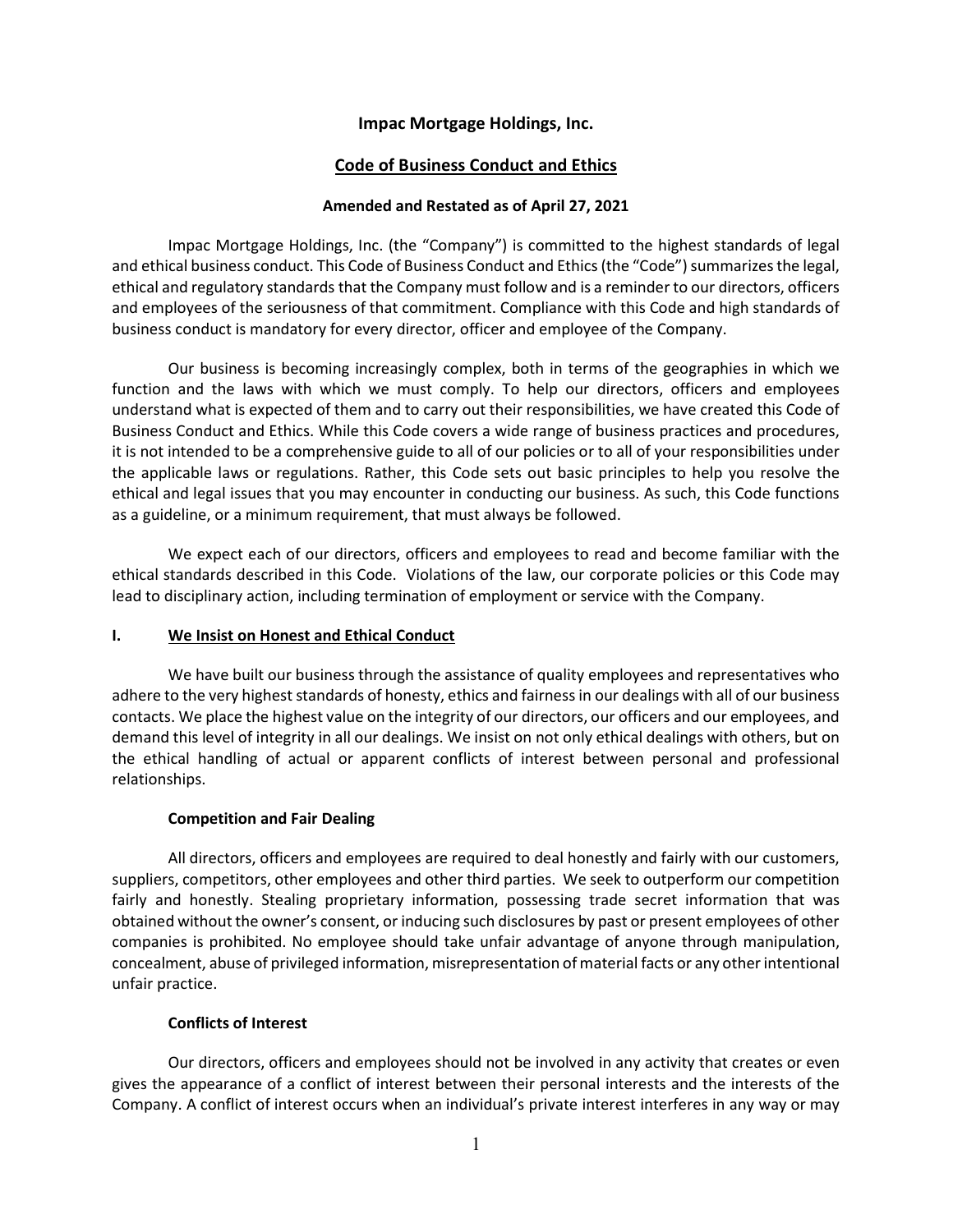appear to interfere with the interests of the Company as a whole. A conflict situation can arise when a director, officer or employee takes actions or has interests that may make it difficult to perform his or her work for the Company objectively and effectively. Conflicts of interests may also arise when a director, officer or employee, or a member of his or her family, receives an improper personal benefit as a result of his or her position with the Company. Loans to, or guarantees of obligations of, employees and their family members may create conflicts of interest and these issues should always be brought up to management or the Board.

It may be a conflict of interest for a director, officer or employee to work simultaneously for a competitor, customer or supplier. The best policy is to avoid any direct or indirect business connection with our customers, suppliers or competitors, except on our behalf.

Directors, officers and employees must notify the General Counsel or the Chairman of our Audit Committee of the existence of any actual or potential conflict of interest. If you are not sure whether a potential matter constitutes a conflict of interest, please contact the Company's General Counsel, who will assist you in the determination.

#### **Confidentiality**

Our directors, officers and employees are entrusted with our confidential information and with the confidential information of our suppliers, customers or other business partners. This information includes all non-public information that might be of use to competitors, or harmful to the Company or its customers, if disclosed, and may include (a) technical or scientific information about current and future products, services or research, (b) business or marketing plans or projections, (c) earnings and other internal financial data, (d) personnel information, (e) supply and customer lists and (f) other non-public information that, if disclosed, might be of use to our competitors, or harmful to our suppliers, customers or other business partners. This information is our property, or the property of our suppliers, customers or business partners, and in many cases was developed at great expense.

Our directors, officers and employees must maintain the confidentiality of confidential information entrusted to them by the Company, its suppliers, customers or other business partners, except when disclosure is authorized by the General Counsel or is otherwise required by applicable laws or regulations. This obligation to preserve confidential information continues even after your employment ends.

Please see the Employee Handbook to review all of your responsibilities in this area.

#### Protection and Proper Use of Corporation Assets

All directors, officers and employees should endeavor to protect the Company's assets and ensure their efficient use. Theft, carelessness and waste have a direct impact on the Company's profitability. Any suspected incident of fraud or theft should be immediately reported for investigation. Company equipment should not be used for non-Company business, though incidental personal use may be permitted.

The obligation to protect the Company's assets includes its proprietary information. Proprietary information includes intellectual property such as trade secrets, patents, trademarks, and copyrights, as well as business, marketing and service plans, engineering and manufacturing ideas, designs, databases, records, salary information and any unpublished financial data and reports. Unauthorized use or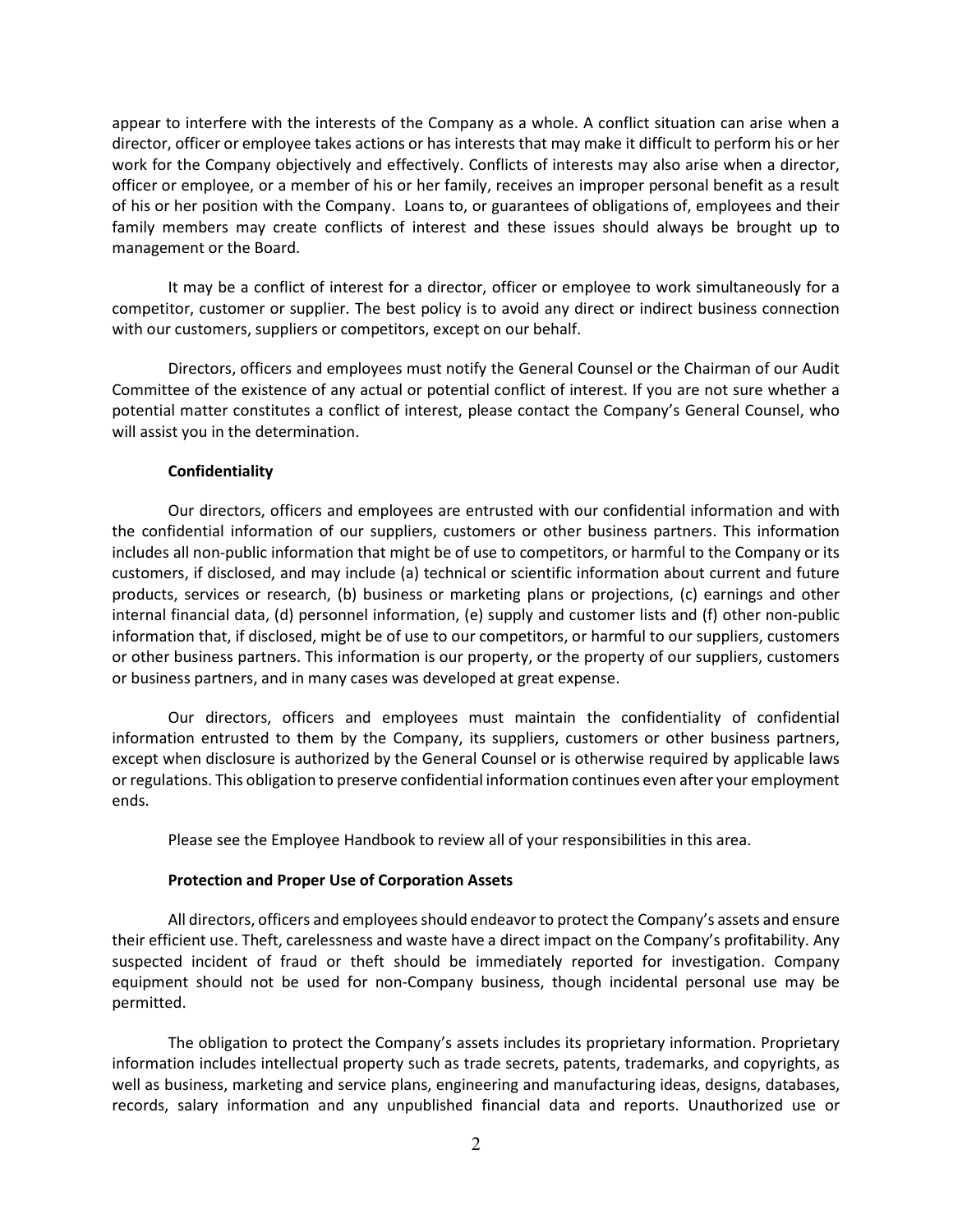distribution of this information would violate Company policy, could be illegal and may result in civil or even criminal penalties.

## Corporate Opportunities

Employees, officers and directors are prohibited from taking for themselves personally opportunities that are discovered through the use of corporate property, information or position without the consent of the Board of Directors. No employee may use corporate property, information or position for improper personal gain, and no employee may compete with the Company directly or indirectly. Employees, officers and directors owe a duty to the Company to advance its legitimate interests when the opportunity to do so arises.

## II. We Provide Full, Fair, Accurate, Timely and Understandable Disclosure

We are committed to providing our stockholders with full, fair, accurate, timely and understandable disclosure in the reports that we file with the Securities and Exchange Commission. To this end, our directors, officers and employees shall:

- not make false or misleading entries in our books and records for any reason;
- notify our Chief Financial Officer if they become aware of an unreported or questionable transaction;
- maintain a system of internal accounting controls that will provide reasonable assurances to management that all transactions are properly recorded;
- prohibit the establishment of any undisclosed or unrecorded funds or assets;
- maintain a system of internal controls that will provide reasonable assurances to our management that material information about the Company is made known to management, particularly during the periods in which our periodic reports are being prepared; and
- present information in a clear and orderly manner and avoid the use of unnecessary legal and financial language in our periodic reports.

# III. We Comply With all Laws, Rules and Regulations

We will comply with all laws and governmental regulations that are applicable to our activities, and expect all our directors, officers and employees to obey the law. Specifically, we are committed to:

- maintaining a safe and healthy work environment;
- promoting a workplace that is free from discrimination or harassment based on race, color, religion, sec, age, national origin, disability or other factors that are unrelated to the Company's business interests;
- supporting fair competition and laws prohibiting restraints of trade and other unfair trade practices;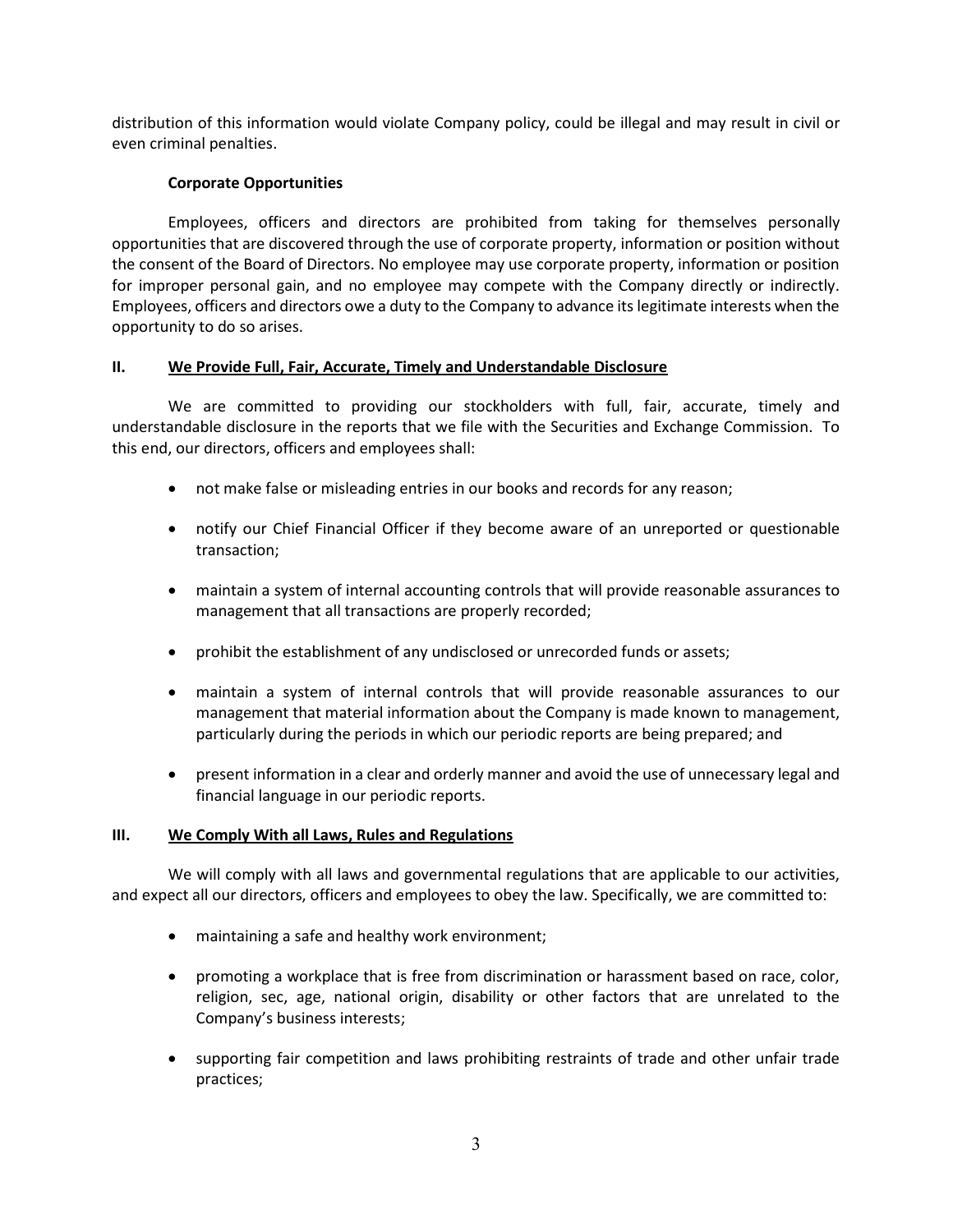- conducting our activities in full compliance with all applicable environmental laws;
- prohibiting any illegal payments, gifts or gratuities to any government or government employee;
- prohibiting the unauthorized use, reproduction, or distribution of any third party's trade secrets, copyrighted information or confidential information; and
- complying with all applicable state and federal securities laws.

Our directors, officers and employees who have access to material, nonpublic information about the Company are not permitted to use or share that information for stock trading purposes or for any other purpose except in the conduct of our business. All non- public information about the Company should be considered confidential information. To use non-public information for personal financial benefit or to "tip" others who might make an investment decision on the basis of this information is not only unethical but also illegal.

## IV. Reporting and Effect of Violations

Compliance with this Code, first and foremost, is the individual responsibility of every director, officer and employee. We attempt to foster a work environment in which ethical issues and concerns may be raised and discussed with supervisors or with others without the fear of retribution. It is our responsibility to provide a system of reporting and access when you wish to report a suspected violation, or to seek counseling, and the normal chain of command cannot, for whatever reason, be used.

## Administration

Our Board of Directors and Audit Committee have established the standards of business conduct contained in this Code and oversee compliance with this Code. This Code will be included in the orientation of new employees and provided to existing directors, officers and employees on an on-going basis. To ensure familiarity with the Code, directors, officers and employees will be asked to read the Code.

## Reporting Violations and Questions

Directors, officers and employees must report, in person or in writing, any known or suspected violations of laws, governmental regulations or this Code to either, the Company's General Counsel, Joe Joffrion, at joe.joffrion@impacmail.com or (949) 475-6523. You may also contact the Audit Committee of the Board of Directors at: auditcommittee@impaccompanies.com, or if you are concerned about maintaining anonymity, you may send correspondence to the following outside private mail box address at Impac Mortgage Holdings, Inc., attention Audit Committee, 19500 Jamboree Road, Irvine CA, 92612 or contact a confidential reporting service at (855) 774-7742. Any questions or violation reports will be addressed immediately and seriously.

## Waivers of the Code of Ethics

Any waiver of this Code for executive officers or directors may be made only by the Board or a Board committee and will be promptly disclosed as required by law or stock exchange regulations.